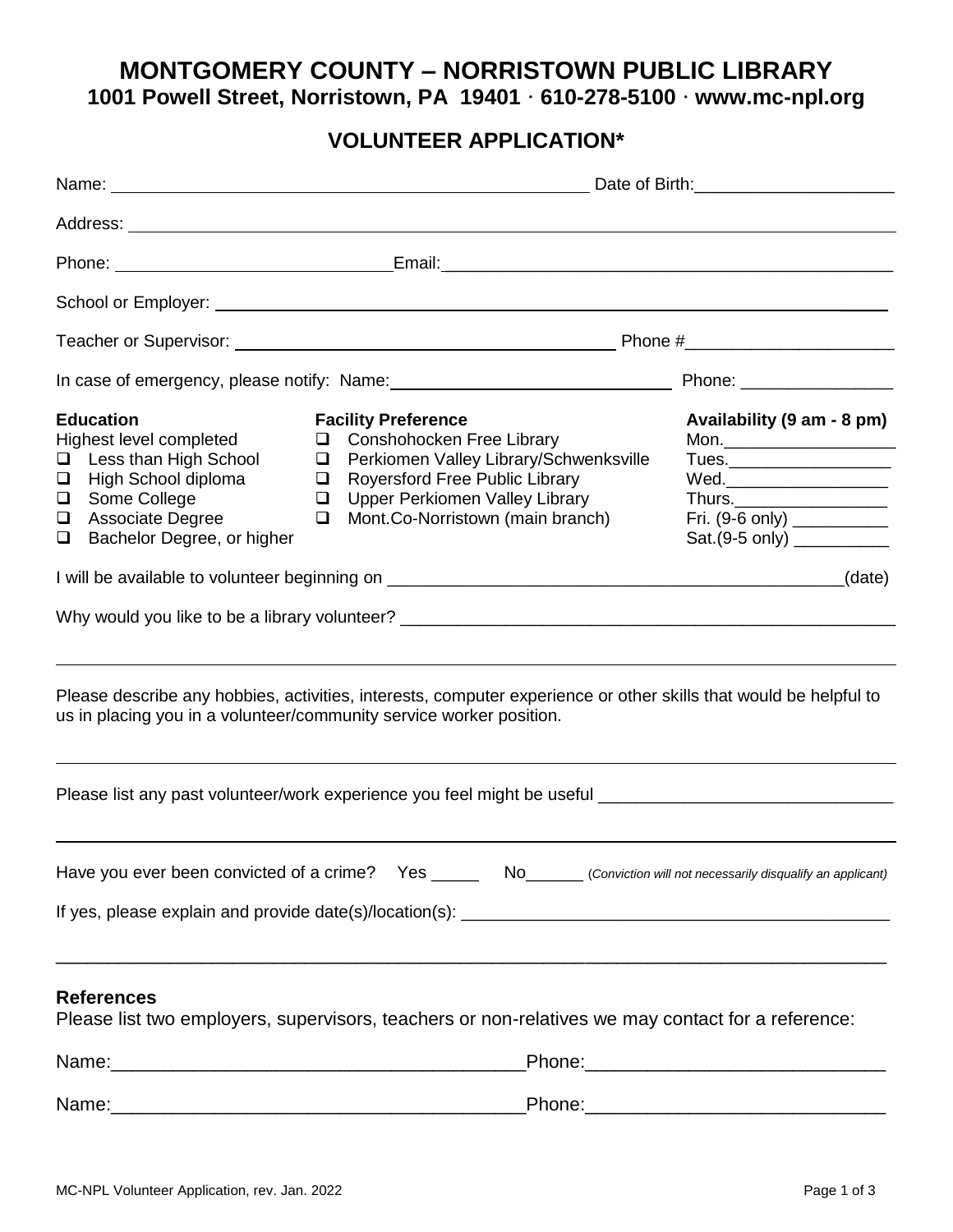### **Background Checks**

Volunteers who are 18 years of age or older must obtain the following background checks, with the understanding that any volunteer opportunities are contingent upon the results of these background checks:

- PA State Police Criminal History Clearance
- PA Child Abuse History Clearance
- FBI Clearance

MC-NPL will provide further information explaining how to obtain these background checks once this completed application is submitted.

#### **Certification**

I certify that the answers contained in this application are true and complete to the best of my knowledge. I understand that, as a community service worker/volunteer, I will be assigned to perform whatever duties the library considers most necessary and helpful to its operation. I also understand that my work will be reviewed and, at any time, the library may terminate my services.

I understand that activities are voluntary and I am participating at my own risk.

By signing this application, I agree to abide by the policies of the Montgomery County-Norristown Public Library, and the Guidelines for Volunteers, which are set forth on page 3 of this application.

I agree to keep confidential all library user information or library records I may encounter.

|  |                                        | Date: _________________________ |
|--|----------------------------------------|---------------------------------|
|  |                                        |                                 |
|  |                                        |                                 |
|  | (Required for applicants under age 18) |                                 |
|  |                                        |                                 |
|  |                                        |                                 |

*Please return the first two pages of this application and keep the third page for your reference. If your application is accepted, the library will reach out with further information.*

*Thank you for your interest in helping our library!*